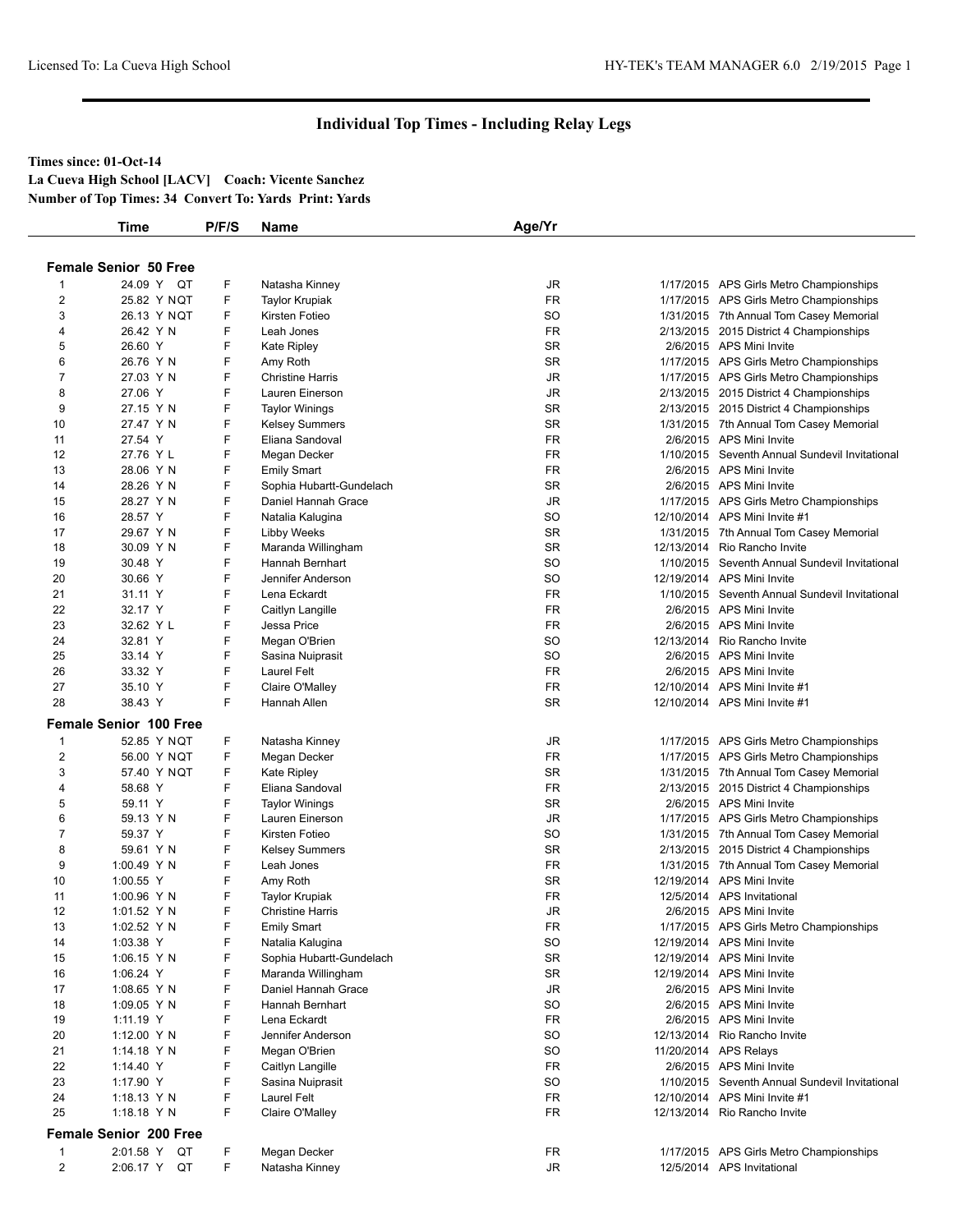#### **Times since: 01-Oct-14**

|                         | <b>Time</b>                    | P/F/S | Name                     | Age/Yr                 |                                                |
|-------------------------|--------------------------------|-------|--------------------------|------------------------|------------------------------------------------|
|                         |                                |       |                          |                        |                                                |
| 3                       | 2:06.41 Y<br>QT                | F     | Kirsten Fotieo           | SO                     | 1/31/2015 7th Annual Tom Casey Memorial        |
| $\overline{4}$          | 2:09.78 Y                      | F     | Amy Roth                 | SR                     | 1/17/2015 APS Girls Metro Championships        |
| 5                       | 2:09.86 Y                      | F     | <b>Taylor Winings</b>    | <b>SR</b>              | 2/6/2015 APS Mini Invite                       |
| 6                       | 2:10.48 Y                      | F     | <b>Libby Weeks</b>       | <b>SR</b>              | 2/6/2015 APS Mini Invite                       |
| $\overline{7}$          | 2:12.70 Y                      | F     | <b>Kelsey Summers</b>    | SR                     | 1/10/2015 Seventh Annual Sundevil Invitational |
| 8                       | 2:13.02 Y                      | F     | <b>Emily Smart</b>       | <b>FR</b>              | 1/17/2015 APS Girls Metro Championships        |
| 9                       | 2:14.48 Y                      | F     | Lauren Einerson          | JR.                    | 12/19/2014 APS Mini Invite                     |
| 10                      | 2:14.87 Y                      | F     | Sophia Hubartt-Gundelach | SR                     | 1/31/2015 7th Annual Tom Casey Memorial        |
| 11                      | 2:15.69 Y                      | F     | Eliana Sandoval          | <b>FR</b>              | 12/13/2014 Rio Rancho Invite                   |
| 12                      | 2:16.84 YL                     | F     | Natalia Kalugina         | SO                     | 11/20/2014 APS Relays                          |
| 13                      | 2:21.57 Y N                    | F     | <b>Christine Harris</b>  | JR                     | 11/20/2014 APS Relays                          |
| 14                      | 2:26.74 Y                      | F     | Maranda Willingham       | <b>SR</b>              | 12/19/2014 APS Mini Invite                     |
| 15                      | 2:27.49 Y                      | F     | Hannah Bernhart          | <b>SO</b>              | 2/13/2015 2015 District 4 Championships        |
| 16                      | 2:42.00 Y                      | F     |                          | SO                     | 12/10/2014 APS Mini Invite #1                  |
|                         |                                |       | Megan O'Brien            |                        |                                                |
|                         | <b>Female Senior 500 Free</b>  |       |                          |                        |                                                |
| 1                       | 5:42.07 Y QT                   | F     | Natasha Kinney           | JR                     | 1/10/2015 Seventh Annual Sundevil Invitational |
| $\overline{2}$          | 5:42.84 Y<br>QT                | F     | <b>Libby Weeks</b>       | <b>SR</b>              | 2/6/2015 APS Mini Invite                       |
| 3                       | 5:43.44 Y<br>QT                | F     | <b>Kate Ripley</b>       | <b>SR</b>              | 12/19/2014 APS Mini Invite                     |
| 4                       | 5:48.62 Y                      | F     | Amy Roth                 | <b>SR</b>              | 1/17/2015 APS Girls Metro Championships        |
| 5                       | 5:55.33 Y                      | F     | <b>Kelsey Summers</b>    | SR                     | 12/13/2014 Rio Rancho Invite                   |
| 6                       | 6:03.27 Y                      | F     | <b>Christine Harris</b>  | $\mathsf{J}\mathsf{R}$ | 2/13/2015 2015 District 4 Championships        |
| $\overline{7}$          | 6:06.49 Y                      | F     | Natalia Kalugina         | SO                     | 12/5/2014 APS Invitational                     |
| 8                       | 6:06.65 Y                      | F     | <b>Taylor Winings</b>    | <b>SR</b>              | 12/19/2014 APS Mini Invite                     |
| 9                       | 6:10.84 Y                      | F     | Sophia Hubartt-Gundelach | SR                     | 1/17/2015 APS Girls Metro Championships        |
| 10                      | 6:11.29 Y                      | F     | Lauren Einerson          | JR                     | 12/13/2014 Rio Rancho Invite                   |
| 11                      | 6:15.08 Y                      | F     | <b>Emily Smart</b>       | <b>FR</b>              | 12/5/2014 APS Invitational                     |
| 12                      | 6:38.74 Y                      | F     | Hannah Bernhart          | <b>SO</b>              | 2/13/2015 2015 District 4 Championships        |
|                         |                                |       |                          |                        |                                                |
|                         | <b>Female Senior 50 Back</b>   |       |                          |                        |                                                |
| -1                      | 29.43 Y L                      | F     | Natasha Kinney           | JR                     | 12/19/2014 APS Mini Invite                     |
| $\overline{\mathbf{c}}$ | 30.04 Y L                      | F     | Eliana Sandoval          | <b>FR</b>              | 2/13/2015 2015 District 4 Championships        |
| 3                       | 30.10 Y L                      | F     | Kirsten Fotieo           | <b>SO</b>              | 1/17/2015 APS Girls Metro Championships        |
| 4                       | 31.31 Y L                      | F     | Leah Jones               | FR                     | 2/6/2015 APS Mini Invite                       |
| 5                       | 31.42 Y N                      | F     | <b>Taylor Krupiak</b>    | FR                     | 11/20/2014 APS Relays                          |
| 6                       | 32.93 Y N                      | F     | <b>Libby Weeks</b>       | <b>SR</b>              | 11/20/2014 APS Relays                          |
| $\overline{7}$          | 37.59 Y L                      | F     | Jennifer Anderson        | SO                     | 2/6/2015 APS Mini Invite                       |
| 8                       | 37.79 Y L                      | F     | Maranda Willingham       | SR                     | 11/20/2014 APS Relays                          |
| 9                       | 40.20 Y N                      | F     | Laurel Felt              | FR                     | 11/20/2014 APS Relays                          |
| 10                      | 48.34 Y N                      | F     | Claire O'Malley          | <b>FR</b>              | 11/20/2014 APS Relays                          |
|                         | <b>Female Senior 100 Back</b>  |       |                          |                        |                                                |
|                         |                                |       |                          |                        |                                                |
| 1                       | 1:01.78 Y<br>QT                | F     | Natasha Kinney           | JR                     | 2/6/2015 APS Mini Invite                       |
| $\overline{2}$          | 1:04.68 Y QT                   | F     | Eliana Sandoval          | <b>FR</b>              | 1/31/2015 7th Annual Tom Casey Memorial        |
| 3                       | 1:04.96 Y<br>QT                | F     | Taylor Krupiak           | FR                     | 2/13/2015 2015 District 4 Championships        |
| 4                       | 1:04.97 Y QT                   | F     | Kirsten Fotieo           | SO                     | 12/5/2014 APS Invitational                     |
| 5                       | 1:06.94 Y                      | F     | Leah Jones               | FR                     | 2/13/2015 2015 District 4 Championships        |
| 6                       | 1:07.77 Y                      | F     | Megan Decker             | FR                     | 2/13/2015 2015 District 4 Championships        |
| $\overline{7}$          | 1:11.79 Y                      | F     | <b>Emily Smart</b>       | FR                     | 12/19/2014 APS Mini Invite                     |
| 8                       | 1:14.00 Y                      | F     | Maranda Willingham       | SR                     | 2/13/2015 2015 District 4 Championships        |
| 9                       | 1:14.14 Y                      | F     | Lauren Einerson          | JR                     | 12/10/2014 APS Mini Invite #1                  |
| 10                      | 1:25.71 Y                      | F     | Hannah Bernhart          | SO                     | 12/13/2014 Rio Rancho Invite                   |
| 11                      | 1:25.74 Y                      | F     | Jennifer Anderson        | SO                     | 12/10/2014 APS Mini Invite #1                  |
|                         | <b>Female Senior 50 Breast</b> |       |                          |                        |                                                |
| 1                       | 31.96 Y N                      | F     | <b>Kate Ripley</b>       | SR                     | 1/17/2015 APS Girls Metro Championships        |
| $\overline{2}$          | 33.36 Y N                      | F     | <b>Kelsey Summers</b>    | SR                     | 1/17/2015 APS Girls Metro Championships        |
| 3                       | 34.74 Y N                      | F     | <b>Libby Weeks</b>       | <b>SR</b>              | 12/13/2014 Rio Rancho Invite                   |
| 4                       | 36.13 Y N                      | F     | Natalia Kalugina         | <b>SO</b>              | 2/6/2015 APS Mini Invite                       |
| 5                       | 36.54 Y N                      | F     | <b>Emily Smart</b>       | FR                     | 11/20/2014 APS Relays                          |
| 6                       | 36.79 Y N                      | F     | Sophia Hubartt-Gundelach | SR                     | 11/20/2014 APS Relays                          |
| $\overline{7}$          | 36.85 Y N                      | F     | Amy Roth                 | SR                     | 11/20/2014 APS Relays                          |
|                         |                                |       |                          |                        |                                                |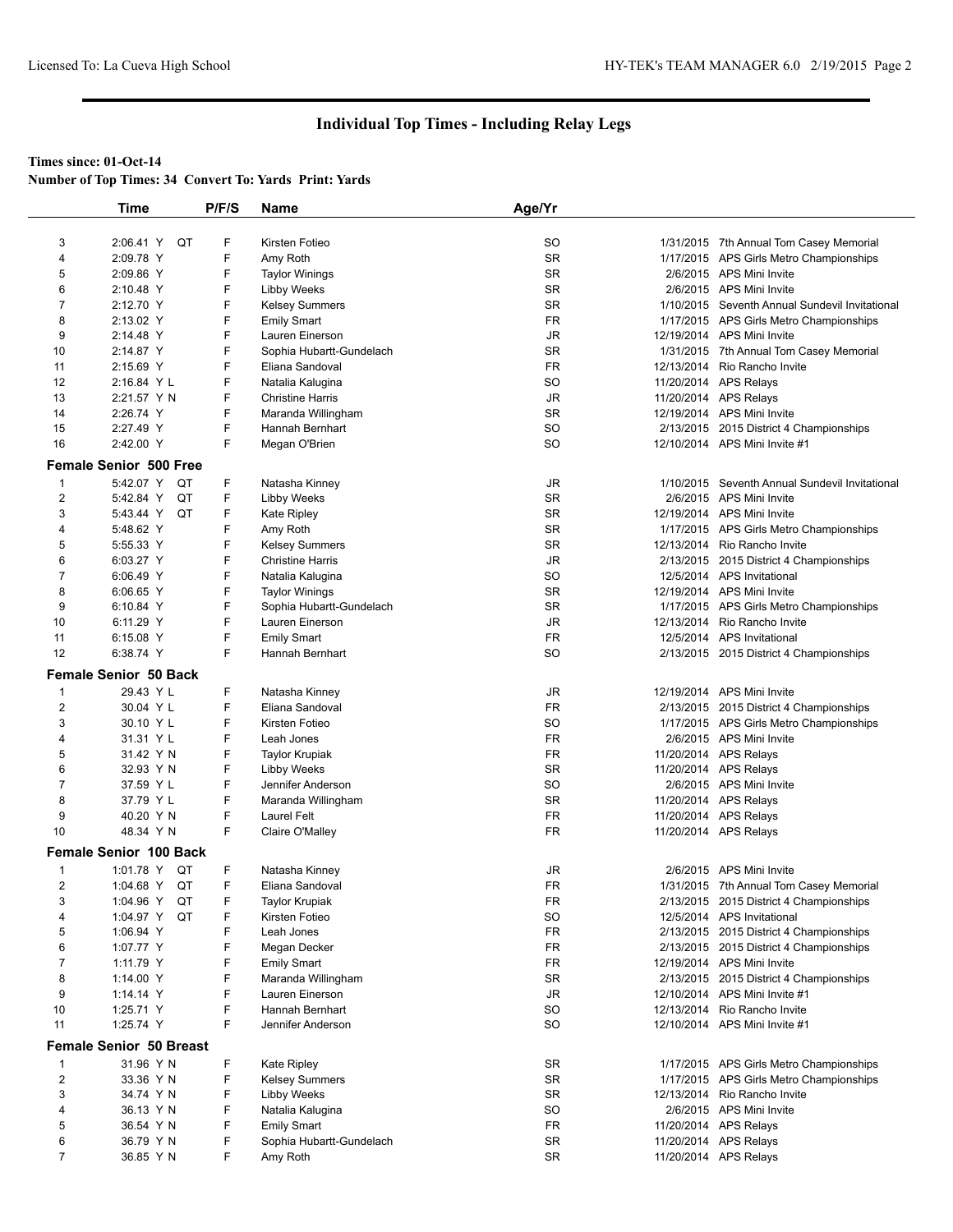#### **Times since: 01-Oct-14**

|  |  |  | <b>Number of Top Times: 34 Convert To: Yards Print: Yards</b> |  |
|--|--|--|---------------------------------------------------------------|--|
|--|--|--|---------------------------------------------------------------|--|

|                         | <b>Time</b>                          | P/F/S | Name                     | Age/Yr                 |                                                |
|-------------------------|--------------------------------------|-------|--------------------------|------------------------|------------------------------------------------|
|                         |                                      |       |                          |                        |                                                |
| 8                       | 37.34 Y N                            | F     | Daniel Hannah Grace      | JR                     | 12/19/2014 APS Mini Invite                     |
| 9                       | 40.19 Y N                            | F     | Lena Eckardt             | <b>FR</b>              | 12/10/2014 APS Mini Invite #1                  |
| 10                      | 42.69 Y N                            | F     | Jessa Price              | <b>FR</b>              | 2/6/2015 APS Mini Invite                       |
| 11                      | 44.59 Y N                            | F     | Jennifer Anderson        | SO                     | 11/20/2014 APS Relays                          |
| 12                      | 46.50 Y N                            | F     | <b>Laurel Felt</b>       | FR                     | 11/20/2014 APS Relays                          |
| 13                      | 55.38 Y N                            | F     | Claire O'Malley          | <b>FR</b>              | 11/20/2014 APS Relays                          |
|                         | <b>Female Senior 100 Breast</b>      |       |                          |                        |                                                |
| $\mathbf 1$             | 1:10.38 Y<br>QT                      | F     | Natasha Kinney           | JR                     | 12/19/2014 APS Mini Invite                     |
| $\overline{2}$          | QT<br>1:11.43 Y                      | F     | <b>Kate Ripley</b>       | <b>SR</b>              | 1/17/2015 APS Girls Metro Championships        |
| 3                       | $1:12.18$ Y<br>QT                    | F     | <b>Kelsey Summers</b>    | <b>SR</b>              | 1/17/2015 APS Girls Metro Championships        |
| 4                       | QT<br>1:12.87 Y                      | F     | <b>Libby Weeks</b>       | SR                     | 1/17/2015 APS Girls Metro Championships        |
| 5                       | QT<br>1:13.34 Y                      | F     | Amy Roth                 | <b>SR</b>              | 12/19/2014 APS Mini Invite                     |
| 6                       | 1:14.65 Y<br>QT                      | F     | <b>Emily Smart</b>       | FR                     | 1/31/2015 7th Annual Tom Casey Memorial        |
| 7                       | 1:16.37 Y                            | F     | Daniel Hannah Grace      | JR                     | 2/6/2015 APS Mini Invite                       |
| 8                       | 1:17.02 Y                            | F     | Sophia Hubartt-Gundelach | <b>SR</b>              | 2/6/2015 APS Mini Invite                       |
| 9                       | 1:18.48 Y                            | F     | Natalia Kalugina         | <b>SO</b>              | 12/10/2014 APS Mini Invite #1                  |
| 10                      | 1:30.72 Y                            | F     | Lena Eckardt             | FR                     | 12/10/2014 APS Mini Invite #1                  |
| 11                      | 1:31.86 Y                            | F     | Jennifer Anderson        | SO                     | 1/10/2015 Seventh Annual Sundevil Invitational |
| 12                      | 1:31.99 Y                            | F     | Hannah Bernhart          | SO                     | 1/10/2015 Seventh Annual Sundevil Invitational |
| 13                      | 1:36.54 Y                            | F     | Jessa Price              | <b>FR</b>              | 2/6/2015 APS Mini Invite                       |
|                         |                                      |       |                          |                        |                                                |
| $\mathbf 1$             | Female Senior 50 Fly<br>25.33 Y N    | F     | Natasha Kinney           | JR                     | 1/17/2015 APS Girls Metro Championships        |
| $\overline{2}$          | 28.55 Y N                            | F     | <b>Kate Ripley</b>       | SR                     | 12/10/2014 APS Mini Invite #1                  |
|                         |                                      |       |                          |                        |                                                |
| 3                       | 30.21 Y N                            | F     | <b>Taylor Krupiak</b>    | <b>FR</b>              | 12/5/2014 APS Invitational                     |
| 4                       | 30.73 Y N                            | F     | <b>Taylor Winings</b>    | SR                     | 1/17/2015 APS Girls Metro Championships        |
| 5                       | 31.88 Y N                            | F     | Maranda Willingham       | <b>SR</b>              | 2/13/2015 2015 District 4 Championships        |
| 6                       | 35.19 Y N                            | F     | Hannah Bernhart          | <b>SO</b>              | 2/6/2015 APS Mini Invite                       |
|                         | <b>Female Senior 100 Fly</b>         |       |                          |                        |                                                |
| $\mathbf{1}$            | 58.06 Y<br>QT                        | F     | Natasha Kinney           | JR                     | 1/17/2015 APS Girls Metro Championships        |
| $\overline{2}$          | 1:02.15 Y<br>QT                      | F     | <b>Kate Ripley</b>       | <b>SR</b>              | 1/17/2015 APS Girls Metro Championships        |
| 3                       | 1:06.88 Y                            | F     | <b>Kelsey Summers</b>    | SR                     | 2/13/2015 2015 District 4 Championships        |
| 4                       | 1:07.38 Y                            | F     | <b>Libby Weeks</b>       | SR                     | 2/13/2015 2015 District 4 Championships        |
| 5                       | 1:08.25 Y                            | F     | <b>Emily Smart</b>       | <b>FR</b>              | 1/31/2015 7th Annual Tom Casey Memorial        |
| 6                       | 1:10.30 Y                            | F     | Megan Decker             | FR                     | 1/10/2015 Seventh Annual Sundevil Invitational |
| 7                       | 1:12.66 Y                            | F     | Maranda Willingham       | SR                     | 1/17/2015 APS Girls Metro Championships        |
| 8                       | 1:13.93 Y                            | F     | <b>Taylor Krupiak</b>    | <b>FR</b>              | 12/5/2014 APS Invitational                     |
| 9                       | $1:15.16$ Y                          | F     | Kirsten Fotieo           | SO                     | 12/13/2014 Rio Rancho Invite                   |
| 10                      | 1:19.34 Y                            | F     | <b>Christine Harris</b>  | JR                     | 12/19/2014 APS Mini Invite                     |
| 11                      | 1:20.26 Y                            | F     | Sophia Hubartt-Gundelach | <b>SR</b>              | 12/13/2014 Rio Rancho Invite                   |
| 12                      | 1:20.42 Y                            | F     | Daniel Hannah Grace      | JR                     | 12/19/2014 APS Mini Invite                     |
|                         | Female Senior 200 IM                 |       |                          |                        |                                                |
| 1                       | 2:17.13 Y<br>QT                      | F     | <b>Libby Weeks</b>       | SR                     | 1/17/2015 APS Girls Metro Championships        |
| $\overline{\mathbf{c}}$ | QT<br>2:18.73 Y                      | F     | Natasha Kinney           | $\mathsf{J}\mathsf{R}$ | 12/13/2014 Rio Rancho Invite                   |
| 3                       | 2:18.80 Y<br>QT                      | F     | <b>Kate Ripley</b>       | SR                     | 2/13/2015 2015 District 4 Championships        |
| 4                       | QT<br>2:20.78 Y                      | F     | <b>Kelsey Summers</b>    | <b>SR</b>              | 1/17/2015 APS Girls Metro Championships        |
| 5                       | QT<br>2:27.30 Y                      | F     | Amy Roth                 | SR                     | 1/31/2015 7th Annual Tom Casey Memorial        |
| 6                       | 2:27.86 Y<br>QT                      | F     | <b>Taylor Winings</b>    | SR                     | 1/31/2015 7th Annual Tom Casey Memorial        |
| 7                       | QT<br>2:28.12 Y                      | F     | Megan Decker             | <b>FR</b>              | 2/6/2015 APS Mini Invite                       |
| 8                       | 2:28.38 Y                            | F     | Sophia Hubartt-Gundelach | SR                     | 2/6/2015 APS Mini Invite                       |
| 9                       | 2:29.80 Y                            | F     | <b>Emily Smart</b>       | FR                     | 2/6/2015 APS Mini Invite                       |
| 10                      | 2:33.13 Y                            | F     | Eliana Sandoval          | FR                     | 12/19/2014 APS Mini Invite                     |
| 11                      | 2:34.46 Y                            | F     | Maranda Willingham       | SR                     | 2/13/2015 2015 District 4 Championships        |
| 12                      | 2:35.34 Y                            | F     | <b>Taylor Krupiak</b>    | <b>FR</b>              | 12/13/2014 Rio Rancho Invite                   |
| 13                      | 2:37.76 Y                            | F     |                          | SO                     | 12/19/2014 APS Mini Invite                     |
|                         |                                      | F     | Natalia Kalugina         |                        |                                                |
| 14                      | 2:52.39 Y                            |       | Daniel Hannah Grace      | JR                     | 12/13/2014 Rio Rancho Invite                   |
| 15                      | 2:58.61 Y                            | F     | Hannah Bernhart          | <b>SO</b>              | 12/19/2014 APS Mini Invite                     |
|                         | <b>Female Senior 1 Meter 6 Dives</b> |       |                          |                        |                                                |
| $\mathbf{1}$            | 339.45                               | F.    | Abigal Mayo              | SO                     | 1/17/2015 APS Girls Metro Championships        |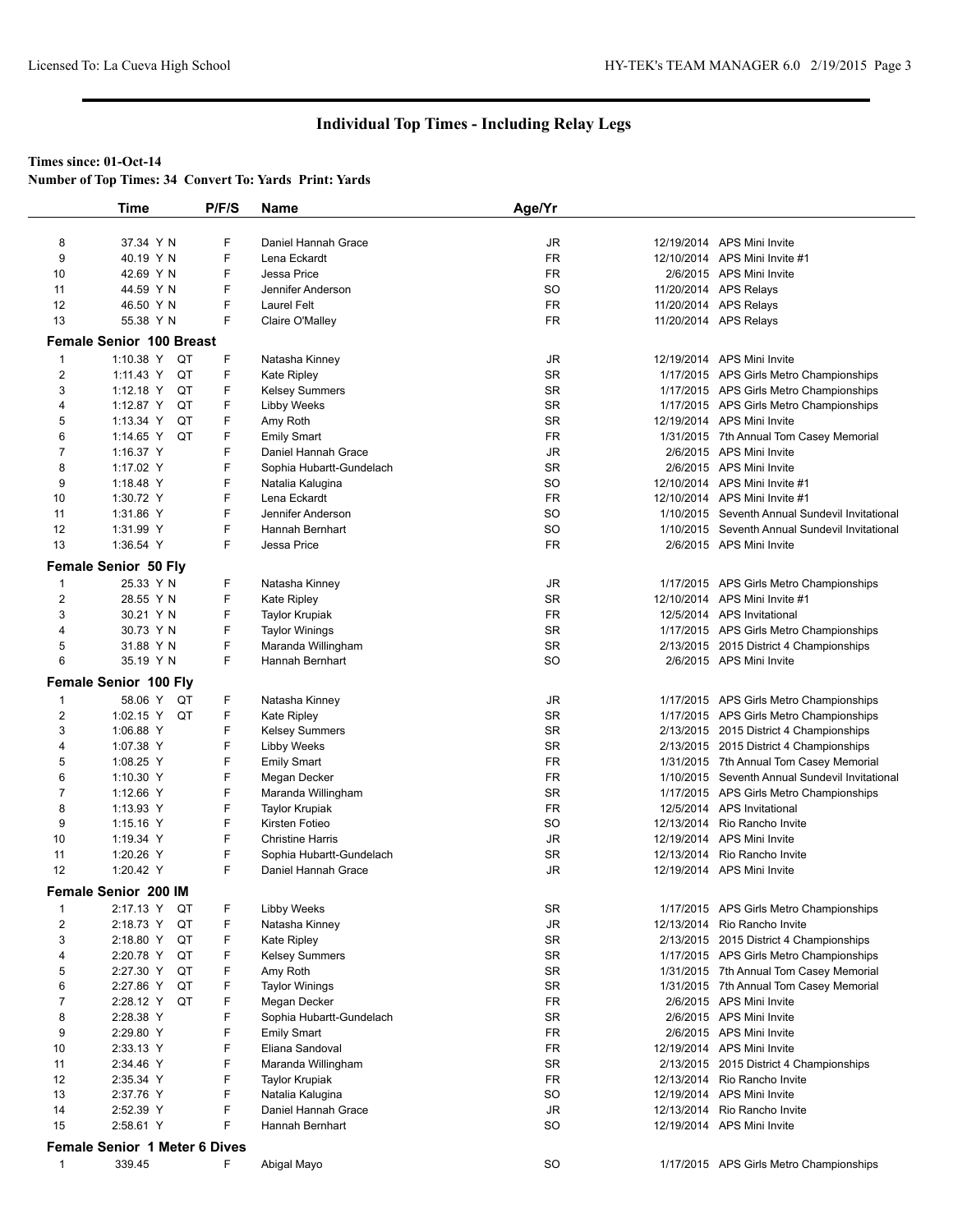#### **Times since: 01-Oct-14**

**Number of Top Times: 34 Convert To: Yards Print: Yards**

| <b>Male Senior 50 Free</b> | <b>Female Senior 1 Meter 11 Dives</b><br>340.50 |        |                                           |           |                                                                                           |
|----------------------------|-------------------------------------------------|--------|-------------------------------------------|-----------|-------------------------------------------------------------------------------------------|
|                            |                                                 |        |                                           |           |                                                                                           |
|                            |                                                 | F      | Abigal Mayo                               | <b>SO</b> | 2/13/2015 2015 District 4 Championships                                                   |
|                            |                                                 |        |                                           |           |                                                                                           |
| -1                         | 23.03 Y NQT                                     | F      | Sam Hudgens                               | JR        | 2/13/2015 2015 District 4 Championships                                                   |
| $\overline{\mathbf{c}}$    | 23.12 Y NQT                                     | F      | Michael Westerberg                        | JR        | 2/13/2015 2015 District 4 Championships                                                   |
| 3                          | 23.33 Y NQT                                     | F      | Landon Willingham                         | JR        | 1/31/2015 7th Annual Tom Casey Memorial                                                   |
| 4                          | 23.49 Y NQT                                     | F      | Hunter Skousen                            | JR        | 12/13/2014 Rio Rancho Invite                                                              |
| 5                          | 23.67 Y NQT                                     | F      | Xunchuan Liu                              | <b>SO</b> | 2/13/2015 2015 District 4 Championships                                                   |
| 6                          | 23.94 Y N                                       | F      | <b>Matthew Ruddell</b>                    | <b>FR</b> | 1/31/2015 7th Annual Tom Casey Memorial                                                   |
| 7                          | 23.95 Y N                                       | F      | Gabe Cuneo                                | FR        | 2/13/2015 2015 District 4 Championships                                                   |
| 8                          | 24.11 Y N                                       | F      | <b>Tyler Lopez</b>                        | <b>FR</b> | 2/13/2015 2015 District 4 Championships                                                   |
| 9                          | 24.28 Y N                                       | F      | <b>Matthew Eck</b>                        | <b>FR</b> | 1/10/2015 Seventh Annual Sundevil Invitational                                            |
| 10                         | 25.19 Y                                         | F      | <b>Ryan Weeks</b>                         | <b>SO</b> | 2/6/2015 APS Mini Invite                                                                  |
| 11                         | 25.32 Y N                                       | F      | Logan Decker                              | <b>SO</b> | 12/19/2014 APS Mini Invite                                                                |
| 12                         | 25.54 Y N                                       | F      | Garrett Jelson                            | <b>SO</b> | 2/6/2015 APS Mini Invite                                                                  |
| 13                         | 25.67 Y N                                       | F      | <b>Richard Huang</b>                      | <b>SR</b> | 1/31/2015 7th Annual Tom Casey Memorial                                                   |
| 14                         | 26.08 Y                                         | F      | Joey Lucero                               | <b>FR</b> | 1/10/2015 Seventh Annual Sundevil Invitational                                            |
| 15                         | 26.18 Y                                         | F      | Nathan White                              | <b>SO</b> | 12/13/2014 Rio Rancho Invite                                                              |
| 16                         | 26.77 Y N                                       | F      | Franklin Gao                              | <b>SO</b> | 2/6/2015 APS Mini Invite                                                                  |
| 17                         | 27.57 Y                                         | F      | Danny Feaster                             | <b>FR</b> | 2/6/2015 APS Mini Invite                                                                  |
| 18                         | 28.36 Y N                                       | F      | Michael Royle                             | <b>SO</b> | 2/6/2015 APS Mini Invite                                                                  |
| 19                         | 28.46 Y                                         | F      | Benjamin Dallas                           | <b>FR</b> | 12/10/2014 APS Mini Invite #1                                                             |
| 20                         | 28.78 Y                                         | F      | Sam Doyle                                 | <b>FR</b> | 12/13/2014 Rio Rancho Invite                                                              |
| 21                         | 29.04 Y                                         | F      | Nathan Elden                              | <b>FR</b> | 12/10/2014 APS Mini Invite #1                                                             |
| 22                         | 29.08 Y                                         | F      | Anders Watson                             | <b>FR</b> | 12/19/2014 APS Mini Invite                                                                |
| 23                         | 30.58 Y N                                       | F      | Randy Jeung                               | <b>FR</b> | 2/6/2015 APS Mini Invite                                                                  |
| 24                         | 32.14 Y                                         | F      | <b>Matthew Correa</b>                     | <b>SR</b> | 1/10/2015 Seventh Annual Sundevil Invitational                                            |
| 25                         | 34.42 Y N                                       | F      | Navneet Macherla                          | <b>FR</b> | 12/10/2014 APS Mini Invite #1                                                             |
|                            | <b>Male Senior 100 Free</b>                     |        |                                           |           |                                                                                           |
| -1                         | 46.88 Y NQT                                     | F      |                                           | JR        | 1/10/2015 Seventh Annual Sundevil Invitational                                            |
| $\overline{2}$             |                                                 | F      | Michael Westerberg<br>Gabe Cuneo          | <b>FR</b> |                                                                                           |
| 3                          | 51.33 Y NQT<br>53.51 Y                          | F      | Xunchuan Liu                              | <b>SO</b> | 1/24/2015 APS Boys Metro Championships                                                    |
| 4                          | 53.59 Y N                                       | F      | <b>Matthew Eck</b>                        | <b>FR</b> | 1/24/2015 APS Boys Metro Championships<br>1/24/2015 APS Boys Metro Championships          |
| 5                          | 53.89 Y N                                       | F      | <b>Ryan Weeks</b>                         | <b>SO</b> | 1/31/2015 7th Annual Tom Casey Memorial                                                   |
| 6                          | 54.11 Y                                         | F      |                                           | JR        |                                                                                           |
| 7                          | 54.80 Y                                         | F      | Sam Hudgens<br>Hunter Skousen             | JR        | 2/13/2015 2015 District 4 Championships<br>1/24/2015 APS Boys Metro Championships         |
| 8                          | 55.11 Y                                         | F      | <b>Matthew Ruddell</b>                    | <b>FR</b> | 2/6/2015 APS Mini Invite                                                                  |
| 9                          | 55.45 Y N                                       | F      |                                           | <b>FR</b> | 1/24/2015 APS Boys Metro Championships                                                    |
| 10                         | 55.96 Y N                                       | F      | <b>Tyler Lopez</b><br>Logan Decker        | <b>SO</b> | 1/31/2015 7th Annual Tom Casey Memorial                                                   |
| 11                         | 56.07 Y N                                       | F      | Nathan White                              | <b>SO</b> |                                                                                           |
| 12                         | 57.12 Y                                         | F      | Garrett Jelson                            | <b>SO</b> | 1/24/2015 APS Boys Metro Championships<br>2/13/2015 2015 District 4 Championships         |
|                            |                                                 | F      |                                           |           | 1/31/2015 7th Annual Tom Casey Memorial                                                   |
| 13<br>14                   | 57.68 Y N<br>58.28 Y N                          | F      | <b>Richard Huang</b><br>Landon Willingham | SR<br>JR  | 12/10/2014 APS Mini Invite #1                                                             |
| 15                         | 59.32 Y N                                       | F      | Nolan Rigg                                | SR        | 2/6/2015 APS Mini Invite                                                                  |
| 16                         | 1:00.21 Y                                       | F      | Joey Lucero                               | FR        | 12/13/2014 Rio Rancho Invite                                                              |
| 17                         |                                                 | F      | Franklin Gao                              | <b>SO</b> | 12/13/2014 Rio Rancho Invite                                                              |
|                            | 1:00.22 Y N<br>1:01.25 Y                        | F      |                                           | <b>FR</b> |                                                                                           |
| 18                         |                                                 | F      | Danny Feaster<br>Nathan Elden             | <b>FR</b> | 2/13/2015 2015 District 4 Championships<br>1/10/2015 Seventh Annual Sundevil Invitational |
| 19<br>20                   | 1:04.96 Y<br>1:05.00 Y N                        | F      | Sam Doyle                                 | FR        | 2/6/2015 APS Mini Invite                                                                  |
| 21                         | 1:06.92 Y L                                     | F      | <b>Benjamin Dallas</b>                    | <b>FR</b> | 12/10/2014 APS Mini Invite #1                                                             |
| 22                         | 1:07.94 Y                                       | F      | Michael Royle                             | <b>SO</b> | 12/13/2014 Rio Rancho Invite                                                              |
|                            |                                                 | F      |                                           | <b>FR</b> |                                                                                           |
| 23                         | 1:09.41 Y                                       |        | Anders Watson                             |           | 1/10/2015 Seventh Annual Sundevil Invitational                                            |
| 24                         | 1:11.80 Y L                                     | F<br>F | Randy Jeung                               | FR        | 2/6/2015 APS Mini Invite                                                                  |
| 25                         | 1:13.56 Y                                       |        | Matthew Correa                            | <b>SR</b> | 1/10/2015 Seventh Annual Sundevil Invitational                                            |
|                            | Male Senior 200 Free                            |        |                                           |           |                                                                                           |
| $\mathbf{1}$               | 1:53.03 Y QT                                    | F      | Michael Westerberg                        | JR        | 2/13/2015 2015 District 4 Championships                                                   |
| $\overline{2}$             | 2:01.59 Y                                       | F      | Sam Hudgens                               | JR        | 1/24/2015 APS Boys Metro Championships                                                    |
| 3                          | 2:02.33 Y                                       | F      | <b>Matthew Eck</b>                        | FR        | 1/24/2015 APS Boys Metro Championships                                                    |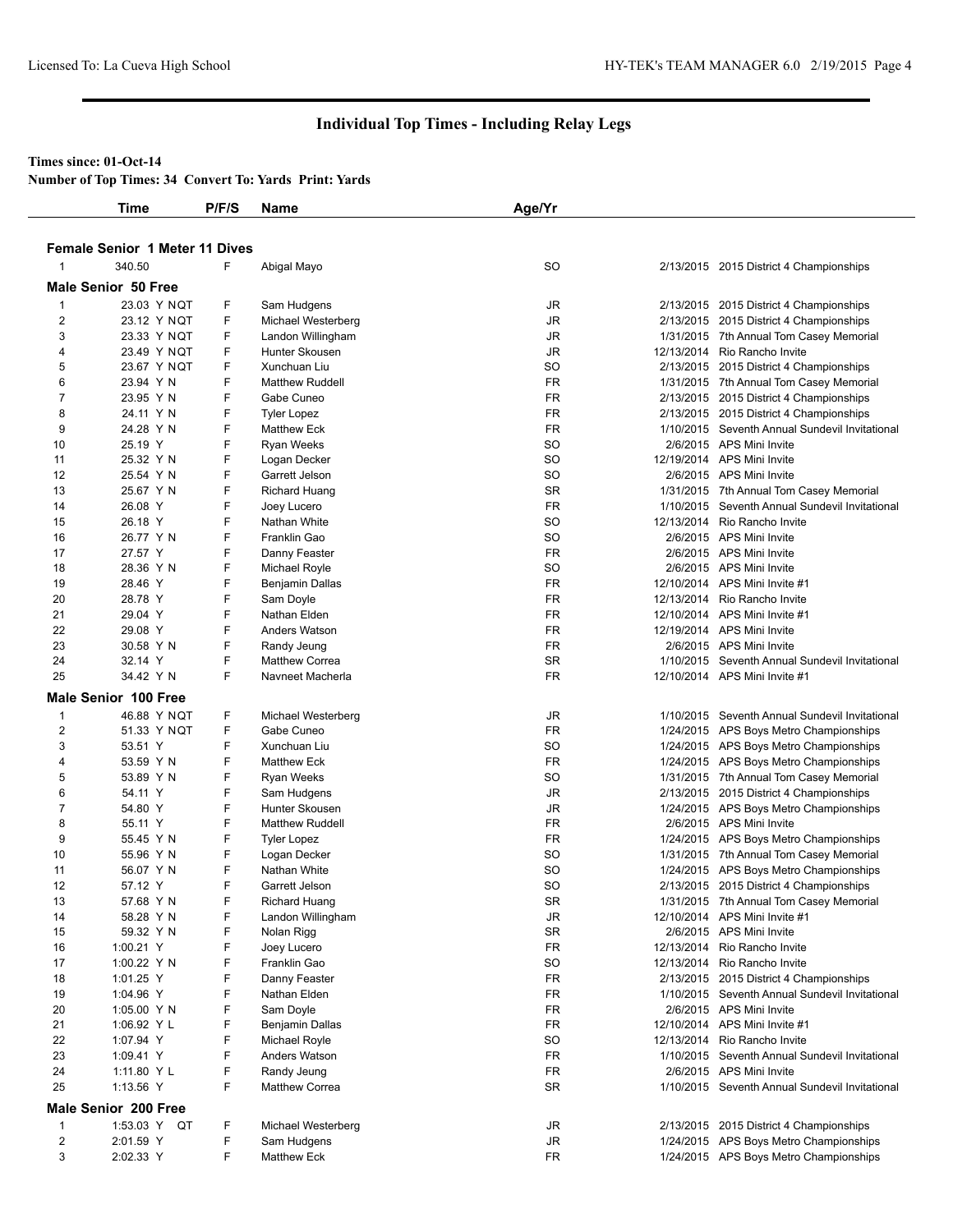## **Times since: 01-Oct-14**

|                         | <b>Time</b>                  | P/F/S | Name                   | Age/Yr                 |                                                |
|-------------------------|------------------------------|-------|------------------------|------------------------|------------------------------------------------|
|                         |                              |       |                        |                        |                                                |
| 4                       | 2:02.88 Y                    | F     | Landon Willingham      | JR                     | 2/6/2015 APS Mini Invite                       |
| 5                       | 2:03.45 Y                    | F     | Gabe Cuneo             | <b>FR</b>              | 12/13/2014 Rio Rancho Invite                   |
| 6                       | 2:06.77 Y                    | F     | Nolan Rigg             | SR                     | 12/19/2014 APS Mini Invite                     |
| 7                       | 2:06.89 Y                    | F     | <b>Tyler Lopez</b>     | FR                     | 12/19/2014 APS Mini Invite                     |
| 8                       | 2:06.99 Y N                  | F     | <b>Ryan Weeks</b>      | <b>SO</b>              | 11/20/2014 APS Relays                          |
| 9                       | 2:07.79 Y                    | F     | <b>Matthew Ruddell</b> | FR                     | 12/13/2014 Rio Rancho Invite                   |
| 10                      | 2:12.43 Y                    | F     | Joey Lucero            | FR                     | 1/10/2015 Seventh Annual Sundevil Invitational |
| 11                      | 2:14.92 Y                    | F     | Garrett Jelson         | <b>SO</b>              | 2/6/2015 APS Mini Invite                       |
| 12                      | 2:15.42 Y                    | F     | <b>Richard Huang</b>   | SR                     | 12/19/2014 APS Mini Invite                     |
| 13                      | 2:15.53 Y                    | F     | Franklin Gao           | <b>SO</b>              | 12/10/2014 APS Mini Invite #1                  |
| 14                      | 2:16.81 Y                    | F     | Danny Feaster          | FR                     | 2/13/2015 2015 District 4 Championships        |
| 15                      | 2:17.54 Y                    | F     | Nathan White           | <b>SO</b>              | 12/10/2014 APS Mini Invite #1                  |
| 16                      | 2:23.65 Y                    | F     | Nathan Elden           | FR                     | 12/19/2014 APS Mini Invite                     |
| 17                      | 2:31.38 Y                    | F     | Benjamin Dallas        | FR                     | 2/6/2015 APS Mini Invite                       |
| 18                      | 2:37.18 Y                    | F     | Michael Royle          | <b>SO</b>              | 1/10/2015 Seventh Annual Sundevil Invitational |
| 19                      | 2:52.24 Y                    | F     | Anders Watson          | FR                     | 12/10/2014 APS Mini Invite #1                  |
|                         | Male Senior 500 Free         |       |                        |                        |                                                |
|                         |                              |       |                        |                        |                                                |
| -1                      | 5:07.57 Y<br>QT              | F     | Ryan Weeks             | SO                     | 1/24/2015 APS Boys Metro Championships         |
| 2                       | 5:10.26 Y<br>QT              | F     | Michael Westerberg     | JR                     | 12/13/2014 Rio Rancho Invite                   |
| 3                       | 5:34.50 Y                    | F     | Gabe Cuneo             | <b>FR</b>              | 12/19/2014 APS Mini Invite                     |
| 4                       | 5:40.17 Y                    | F     | Nolan Rigg             | SR                     | 1/24/2015 APS Boys Metro Championships         |
| 5                       | 5:45.18 Y                    | F     | Sam Hudgens            | $\mathsf{J}\mathsf{R}$ | 1/24/2015 APS Boys Metro Championships         |
| 6                       | 5:47.14 Y                    | F     | <b>Matthew Eck</b>     | FR                     | 12/10/2014 APS Mini Invite #1                  |
| 7                       | 5:48.00 Y                    | F     | <b>Matthew Ruddell</b> | FR                     | 1/31/2015 7th Annual Tom Casey Memorial        |
| 8                       | 5:55.29 Y                    | F     | Franklin Gao           | <b>SO</b>              | 2/13/2015 2015 District 4 Championships        |
| 9                       | 6:06.61 Y                    | F     | Garrett Jelson         | <b>SO</b>              | 2/13/2015 2015 District 4 Championships        |
| 10                      | 6:29.59 Y                    | F     | Nathan Elden           | FR                     | 2/6/2015 APS Mini Invite                       |
| 11                      | 6:40.63 Y                    | F     | Richard Huang          | <b>SR</b>              | 2/13/2015 2015 District 4 Championships        |
|                         | <b>Male Senior 50 Back</b>   |       |                        |                        |                                                |
| 1                       | 26.39 Y L                    | F     | Landon Willingham      | JR                     | 1/10/2015 Seventh Annual Sundevil Invitational |
| $\overline{c}$          | 27.87 Y L                    | F     | Gabe Cuneo             | FR                     | 12/13/2014 Rio Rancho Invite                   |
| 3                       | 27.96 Y L                    | F     | <b>Matthew Eck</b>     | FR                     | 2/13/2015 2015 District 4 Championships        |
| 4                       | 28.79 Y L                    | F     | Hunter Skousen         | JR                     | 12/19/2014 APS Mini Invite                     |
| 5                       | 29.01 Y L                    | F     | <b>Tyler Lopez</b>     | <b>FR</b>              | 1/10/2015 Seventh Annual Sundevil Invitational |
| 6                       | 30.00 Y L                    | F     | Franklin Gao           | <b>SO</b>              | 12/10/2014 APS Mini Invite #1                  |
| 7                       | 35.52 Y L                    | F     | Michael Royle          | <b>SO</b>              | 12/10/2014 APS Mini Invite #1                  |
| 8                       | 36.09 Y N                    | F     | Anders Watson          | FR                     | 11/20/2014 APS Relays                          |
| 9                       | 37.69 Y N                    | F     | Danny Feaster          | FR                     | 11/20/2014 APS Relays                          |
| 10                      | 42.52 Y L                    | F     | <b>Matthew Correa</b>  | SR                     | 2/6/2015 APS Mini Invite                       |
|                         | Male Senior 100 Back         |       |                        |                        |                                                |
| 1                       | 58.86 Y QT                   | F     | Landon Willingham      | JR                     | 1/10/2015 Seventh Annual Sundevil Invitational |
| 2                       | 1:01.36 Y                    | F     | <b>Matthew Eck</b>     | <b>FR</b>              | 1/31/2015 7th Annual Tom Casey Memorial        |
| 3                       | 1:01.41 Y                    | F     | <b>Tyler Lopez</b>     | FR                     | 2/13/2015 2015 District 4 Championships        |
| 4                       | 1:01.68 Y                    | F     | Gabe Cuneo             | FR                     | 2/13/2015 2015 District 4 Championships        |
| 5                       | 1:05.64 Y                    | F     | Michael Westerberg     | JR                     | 12/19/2014 APS Mini Invite                     |
| 6                       | 1:06.16 Y                    | F     | Hunter Skousen         | JR                     | 12/13/2014 Rio Rancho Invite                   |
| 7                       | 1:07.00 Y                    | F     | Sam Hudgens            | JR                     | 2/6/2015 APS Mini Invite                       |
| 8                       | 1:07.33 Y                    | F     | Franklin Gao           | SO                     | 12/10/2014 APS Mini Invite #1                  |
| 9                       | 1:09.07 Y                    | F     | Nathan White           | SO                     | 2/13/2015 2015 District 4 Championships        |
| 10                      | 1:10.45 Y                    | F     | Nolan Rigg             | SR                     | 12/13/2014 Rio Rancho Invite                   |
| 11                      | 1:18.66 Y                    | F     | Michael Royle          | SO                     | 1/10/2015 Seventh Annual Sundevil Invitational |
| 12                      | 1:19.58 Y                    | F     | <b>Benjamin Dallas</b> | FR                     | 12/19/2014 APS Mini Invite                     |
| 13                      | 1:28.58 Y                    | F     | Danny Feaster          | FR                     | 12/10/2014 APS Mini Invite #1                  |
| 14                      | 1:29.97 Y                    | F     | Sam Doyle              | <b>FR</b>              | 12/10/2014 APS Mini Invite #1                  |
|                         |                              |       |                        |                        |                                                |
|                         | <b>Male Senior 50 Breast</b> |       |                        |                        |                                                |
| $\mathbf{1}$            | 29.12 Y N                    | F     | Ryan Weeks             | <b>SO</b>              | 1/24/2015 APS Boys Metro Championships         |
| $\overline{\mathbf{c}}$ | 32.00 Y N                    | F     | Logan Decker           | SO                     | 1/10/2015 Seventh Annual Sundevil Invitational |
| 3                       | 32.45 Y N                    | F.    | Xunchuan Liu           | <b>SO</b>              | 12/10/2014 APS Mini Invite #1                  |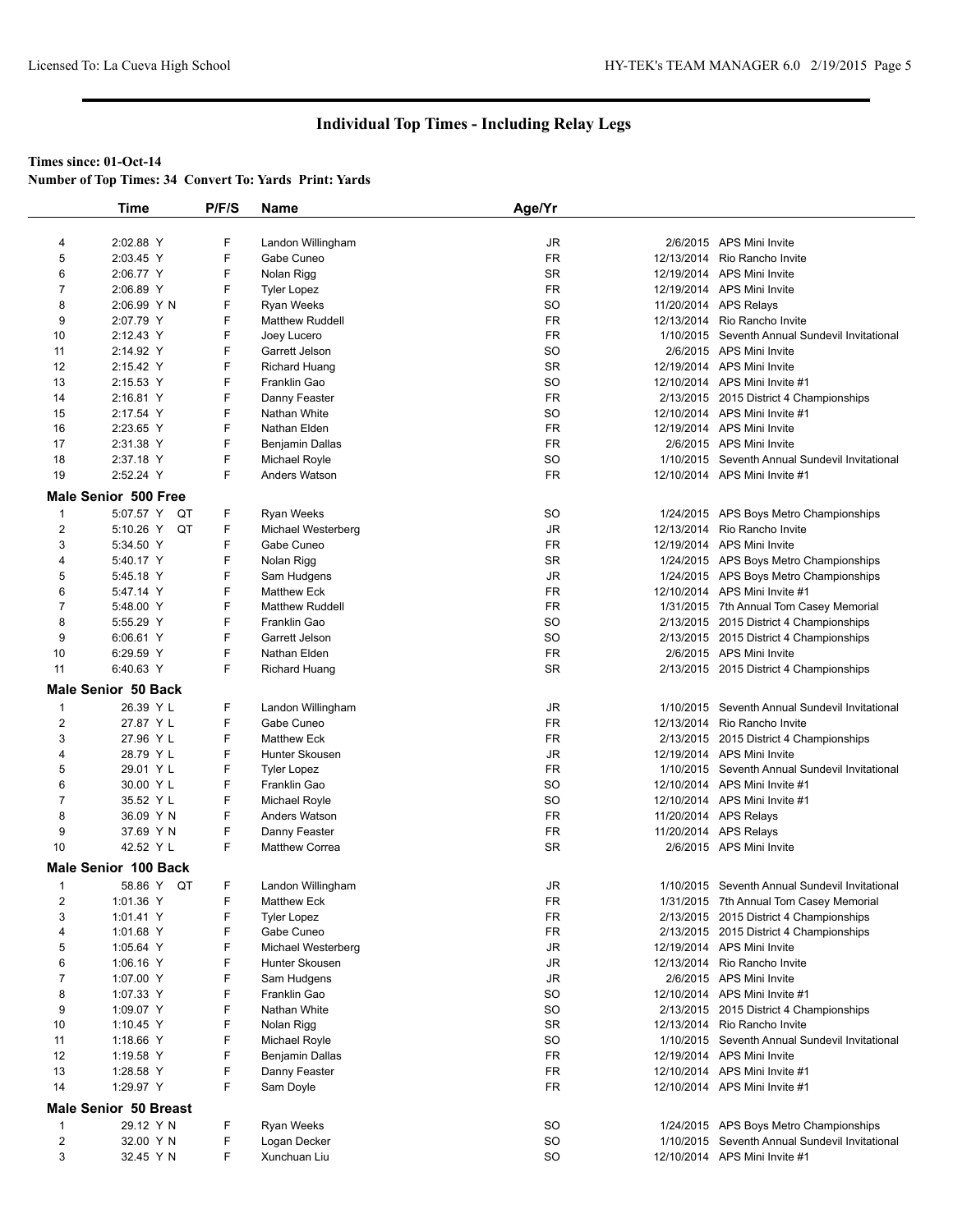### **Times since: 01-Oct-14**

**Number of Top Times: 34 Convert To: Yards Print: Yards**

|                         | <b>Time</b>                                      | P/F/S | Name                   | Age/Yr    |                                                |
|-------------------------|--------------------------------------------------|-------|------------------------|-----------|------------------------------------------------|
|                         |                                                  |       |                        |           |                                                |
| 4                       | 36.01 Y N                                        | F     | Nathan Elden           | <b>FR</b> | 1/31/2015 7th Annual Tom Casey Memorial        |
| 5                       | 37.73 Y N                                        | F     | Joey Lucero            | <b>FR</b> | 11/20/2014 APS Relays                          |
| 6                       | 38.17 Y N                                        | F     | Benjamin Dallas        | FR        | 2/6/2015 APS Mini Invite                       |
| 7                       | 38.41 Y N                                        | F     | Garrett Jelson         | <b>SO</b> | 11/20/2014 APS Relays                          |
| 8                       | 41.00 Y L                                        | F     | Sam Doyle              | <b>FR</b> | 11/20/2014 APS Relays                          |
| 9                       | 41.52 Y N                                        | F     | <b>Anders Watson</b>   | <b>FR</b> | 12/10/2014 APS Mini Invite #1                  |
| 10                      | 48.68 Y N                                        | F     | Michael Royle          | <b>SO</b> | 11/20/2014 APS Relays                          |
| 11                      | 52.71 Y N                                        | F.    | <b>Matthew Correa</b>  | <b>SR</b> | 11/20/2014 APS Relays                          |
|                         |                                                  |       |                        |           |                                                |
| $\mathbf{1}$            | <b>Male Senior 100 Breast</b><br>1:06.58 Y<br>QT | F     | Ryan Weeks             | <b>SO</b> | 1/24/2015 APS Boys Metro Championships         |
| $\overline{2}$          | 1:06.70 Y<br>QT                                  | F     | Xunchuan Liu           | <b>SO</b> |                                                |
|                         |                                                  |       |                        |           | 2/13/2015 2015 District 4 Championships        |
| 3                       | 1:08.17 Y                                        | F     | Landon Willingham      | JR        | 2/13/2015 2015 District 4 Championships        |
| 4                       | 1:08.72 Y                                        | F     | Michael Westerberg     | JR        | 1/31/2015 7th Annual Tom Casey Memorial        |
| 5                       | 1:08.85 Y                                        | F     | Logan Decker           | <b>SO</b> | 1/24/2015 APS Boys Metro Championships         |
| 6                       | 1:18.71 Y                                        | F     | <b>Matthew Ruddell</b> | <b>FR</b> | 12/19/2014 APS Mini Invite                     |
| $\overline{7}$          | 1:20.63 Y                                        | F     | Nathan Elden           | <b>FR</b> | 2/6/2015 APS Mini Invite                       |
| 8                       | 1:22.15 Y                                        | F     | Joey Lucero            | <b>FR</b> | 12/19/2014 APS Mini Invite                     |
| 9                       | 1:27.49 Y                                        | F     | Benjamin Dallas        | <b>FR</b> | 12/13/2014 Rio Rancho Invite                   |
| 10                      | 1:29.28 Y                                        | F     | <b>Richard Huang</b>   | <b>SR</b> | 2/13/2015 2015 District 4 Championships        |
| 11                      | 1:30.24 Y                                        | F     | Sam Doyle              | <b>FR</b> | 12/13/2014 Rio Rancho Invite                   |
| 12                      | 1:36.41 Y                                        | F     | Danny Feaster          | <b>FR</b> | 1/10/2015 Seventh Annual Sundevil Invitational |
|                         | <b>Male Senior 50 Fly</b>                        |       |                        |           |                                                |
| 1                       | 24.14 Y N                                        | F     | Gabe Cuneo             | FR        | 1/24/2015 APS Boys Metro Championships         |
| $\overline{\mathbf{c}}$ | 25.09 Y N                                        | F     | Michael Westerberg     | JR        | 2/13/2015 2015 District 4 Championships        |
| 3                       | 26.62 Y N                                        | F     | Nathan White           | <b>SO</b> | 1/24/2015 APS Boys Metro Championships         |
| 4                       | 27.44 Y N                                        | F     | <b>Matthew Ruddell</b> | <b>FR</b> | 1/10/2015 Seventh Annual Sundevil Invitational |
|                         |                                                  | F     |                        | <b>FR</b> |                                                |
| 5                       | 27.62 Y N                                        |       | <b>Tyler Lopez</b>     |           | 12/5/2014 APS Invitational                     |
| 6                       | 28.08 Y N                                        | F     | <b>Richard Huang</b>   | <b>SR</b> | 12/10/2014 APS Mini Invite #1                  |
| $\overline{7}$          | 28.09 Y N                                        | F     | Joey Lucero            | <b>FR</b> | 2/6/2015 APS Mini Invite                       |
| 8                       | 28.49 Y N                                        | F     | Nolan Rigg             | <b>SR</b> | 1/31/2015 7th Annual Tom Casey Memorial        |
| 9                       | 29.43 Y N                                        | F     | <b>Ryan Weeks</b>      | <b>SO</b> | 11/20/2014 APS Relays                          |
| 10                      | 34.06 Y N                                        | F     | Nathan Elden           | <b>FR</b> | 12/10/2014 APS Mini Invite #1                  |
| 11                      | 35.90 Y N                                        | F     | Sam Doyle              | <b>FR</b> | 2/6/2015 APS Mini Invite                       |
| 12                      | 40.20 Y N                                        | F     | Michael Royle          | <b>SO</b> | 11/20/2014 APS Relays                          |
|                         | Male Senior 100 Fly                              |       |                        |           |                                                |
| 1                       | 54.11 Y<br>QT                                    | F     | Gabe Cuneo             | FR        | 1/24/2015 APS Boys Metro Championships         |
| 2                       | 55.12 Y QT                                       | F     | Michael Westerberg     | JR        | 1/24/2015 APS Boys Metro Championships         |
| 3                       | 1:00.45 Y                                        | F     | Logan Decker           | <b>SO</b> |                                                |
|                         |                                                  | F     |                        |           | 2/13/2015 2015 District 4 Championships        |
| 4                       | 1:01.42 Y                                        |       | Nathan White           | <b>SO</b> | 2/13/2015 2015 District 4 Championships        |
| 5                       | 1:02.57 Y                                        | F     | <b>Ryan Weeks</b>      | <b>SO</b> | 2/6/2015 APS Mini Invite                       |
| 6                       | 1:04.01 Y                                        | F     | Xunchuan Liu           | <b>SO</b> | 1/10/2015 Seventh Annual Sundevil Invitational |
| $\overline{7}$          | 1:04.59 Y                                        | F     | Hunter Skousen         | JR        | 1/10/2015 Seventh Annual Sundevil Invitational |
| 8                       | 1:04.62 Y                                        | F     | Nolan Rigg             | <b>SR</b> | 12/13/2014 Rio Rancho Invite                   |
| 9                       | 1:05.77 Y                                        | F     | Sam Hudgens            | <b>JR</b> | 12/19/2014 APS Mini Invite                     |
| 10                      | 1:05.95 Y                                        | F     | <b>Matthew Ruddell</b> | <b>FR</b> | 12/10/2014 APS Mini Invite #1                  |
| 11                      | 1:06.69 Y                                        | F     | <b>Tyler Lopez</b>     | FR        | 12/13/2014 Rio Rancho Invite                   |
| 12                      | 1:07.13 Y                                        | F     | <b>Matthew Eck</b>     | <b>FR</b> | 12/19/2014 APS Mini Invite                     |
| 13                      | 1:09.85 Y                                        | F     | <b>Richard Huang</b>   | SR        | 2/6/2015 APS Mini Invite                       |
| 14                      | 1:12.36 Y                                        | F     | Franklin Gao           | <b>SO</b> | 2/6/2015 APS Mini Invite                       |
| 15                      | 1:13.46 Y                                        | F.    | Joey Lucero            | <b>FR</b> | 12/10/2014 APS Mini Invite #1                  |
|                         |                                                  |       |                        |           |                                                |
| 1                       | Male Senior 200 IM<br>2:07.39 Y<br>QT            | F.    | Michael Westerberg     | JR        | 1/24/2015 APS Boys Metro Championships         |
| $\overline{\mathbf{c}}$ | 2:07.56 Y<br>QT                                  | F     | Gabe Cuneo             | FR        | 1/24/2015 APS Boys Metro Championships         |
|                         |                                                  |       |                        |           |                                                |
| 3                       | 2:11.38 Y QT                                     | F     | Ryan Weeks             | <b>SO</b> | 1/10/2015 Seventh Annual Sundevil Invitational |
| 4                       | 2:15.41 Y                                        | F     | <b>Matthew Eck</b>     | FR        | 1/31/2015 7th Annual Tom Casey Memorial        |
| 5                       | 2:18.06 Y                                        | F     | Nolan Rigg             | <b>SR</b> | 2/13/2015 2015 District 4 Championships        |
| 6                       | 2:18.82 Y                                        | F     | Xunchuan Liu           | <b>SO</b> | 12/13/2014 Rio Rancho Invite                   |
| $\overline{7}$          | 2:20.94 Y                                        | F     | Logan Decker           | <b>SO</b> | 12/13/2014 Rio Rancho Invite                   |